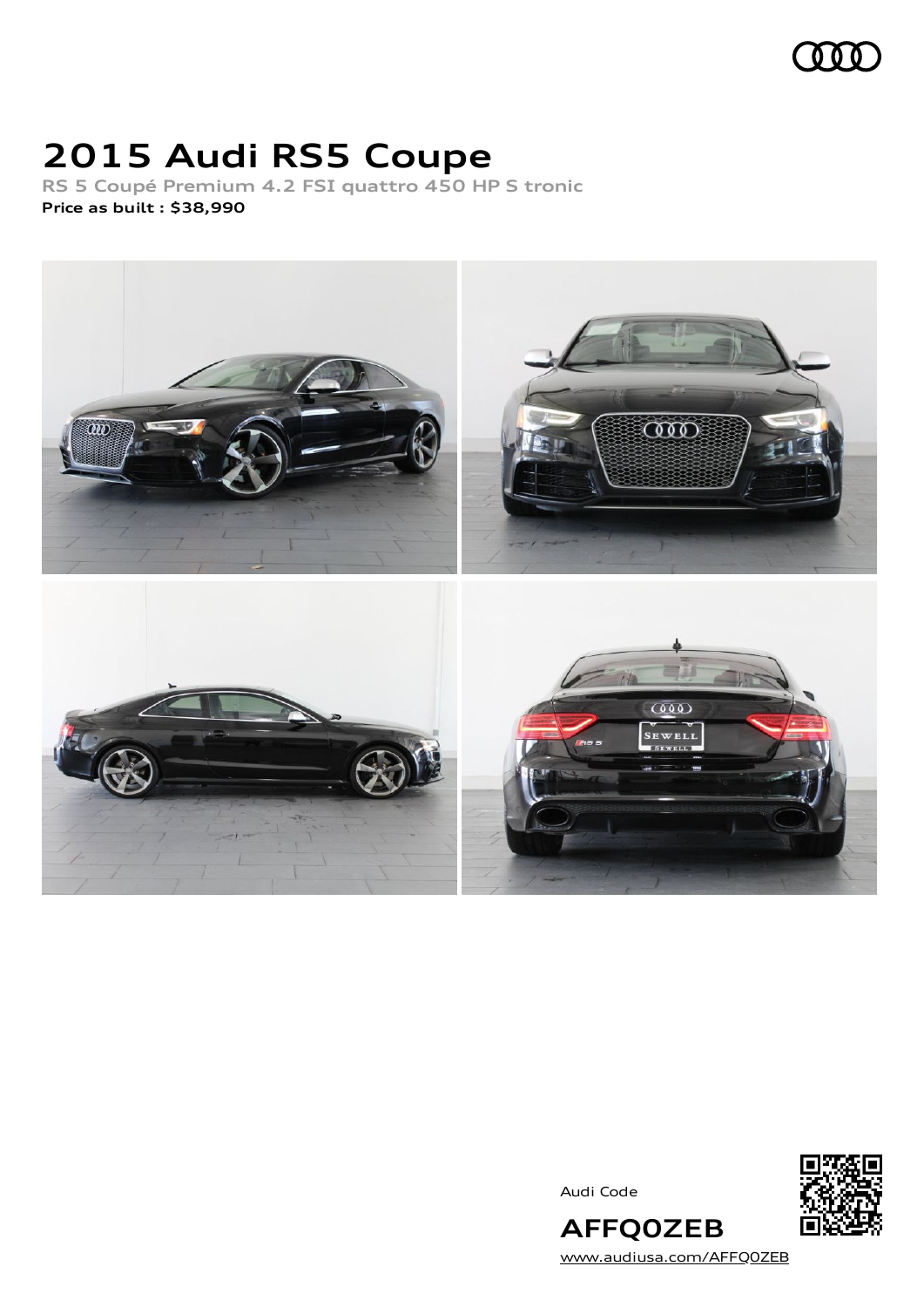# **Summary**

### **Audi 2015 Audi RS5 Coupe**

RS 5 Coupé Premium 4.2 FSI quattro 450 HP S tronic

**Price as buil[t](#page-10-0)** \$38,990

### **Exterior colour**

Mythos Black metallic

### **Interior colour**

| Seats     | black with rock gray stitching |
|-----------|--------------------------------|
| Dashboard | black                          |
| Carpet    | black                          |
| Headliner | black                          |

# m

### **Further Information**

| <b>Technical Specifications</b> |                                                      |  |
|---------------------------------|------------------------------------------------------|--|
| Engine type                     | Eight-cylinder                                       |  |
| stroke                          | Displacement/Bore and $4,163/84.5 \times 92.8$ cc/mm |  |
| Torque                          | 317 @ 4,000 - 6,000 lb-ft@rpm                        |  |
| Top track speed                 | 174 mph mph                                          |  |
| Acceleration (0 - 60<br>mph)    | 4.5 sec. seconds                                     |  |

Recommended fuel Premium

Type of vehicle Used car Mileage 68,060 miles

**Warranty**

No

**Audi Code** AFFQ0ZEB

**Your configuration on www.audiusa.com** [www.audiusa.com/AFFQ0ZEB](https://www.audiusa.com/AFFQ0ZEB)

**Commission number** 791a9c740a0e09b05160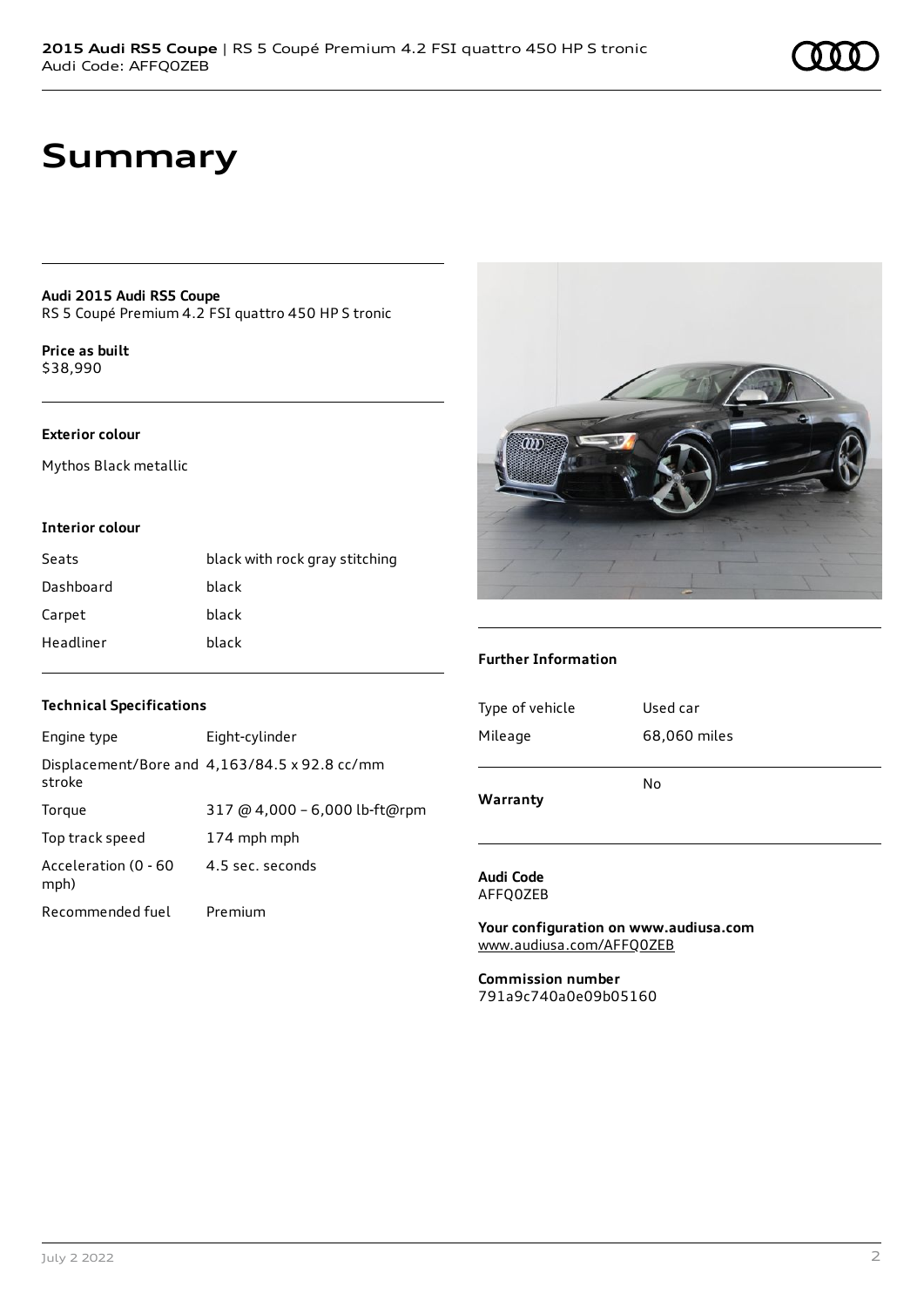# **Equipment**

Mythos Black metallic

Sport exhaust with Black outlets

Tires 275/30 R20 97Y x 1 (with modified sidewall)

20" 5-arm-rotor design titanium finish wheels with 275/30 summer performance tires

Technology package

DVD Player

Color driver information system

HD Radio™ Technology

Voice control

Audi side assist









**(1/2)**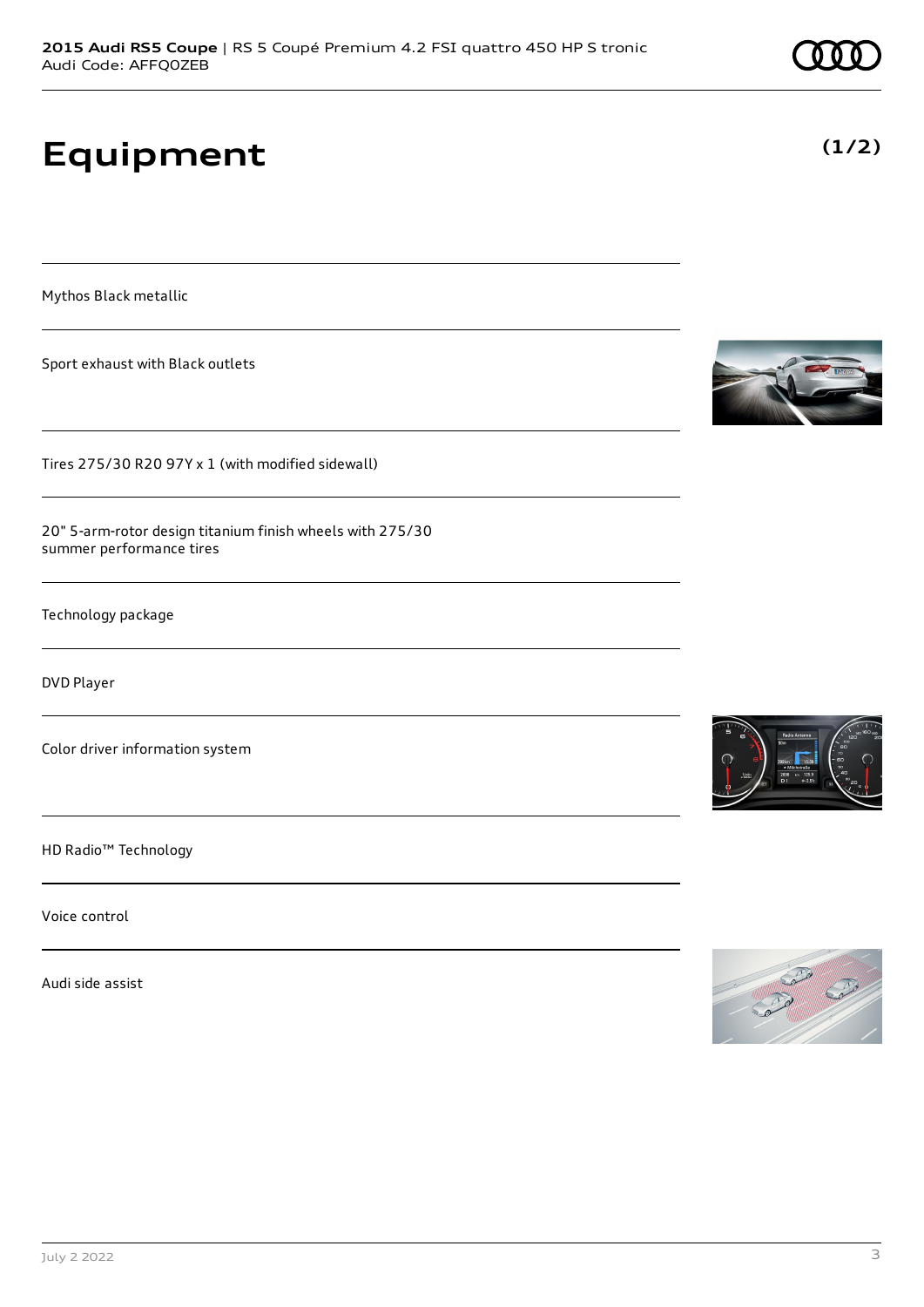# **Equipment**

BLUETOOTH® wireless technology preparation for mobile phone



**(2/2)**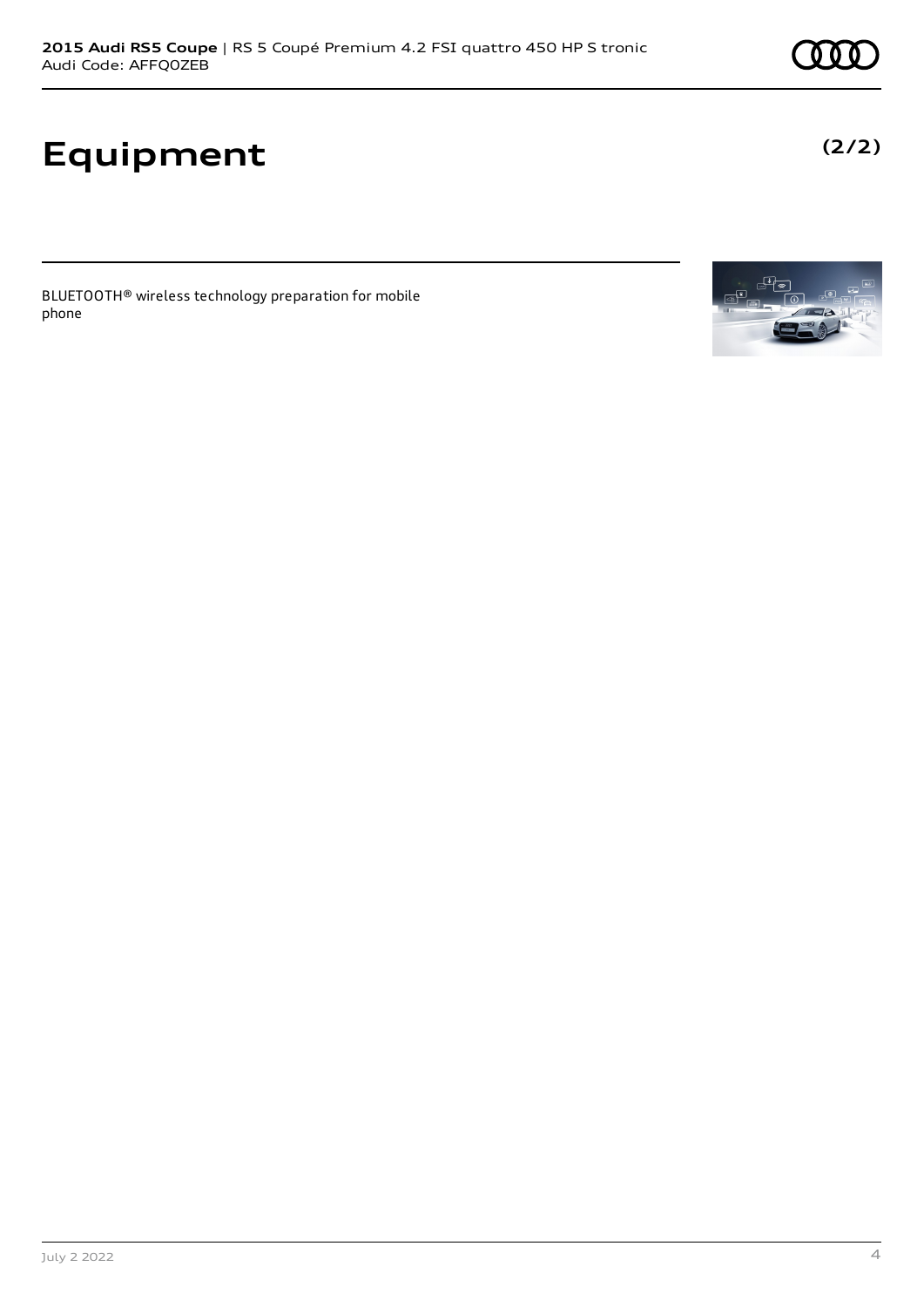# **Standard features**

# **Safety and Security**

| 4UB             | Driver and front-passenger advanced airbags                                       |
|-----------------|-----------------------------------------------------------------------------------|
| 1AT             | Electronic stabilisation control (ESC)                                            |
| UH1             | Electromechanical parking brake                                                   |
| 8T1             | Cruise control with coast, resume and<br>accelerate features                      |
| VC <sub>2</sub> | Garage door opener (HomeLink®)                                                    |
| 6Y9             | Top speed electronically governed at<br>280km/h                                   |
| QZ7             | Electromechanical power steering                                                  |
| 7K6             | Tire-pressure monitoring system                                                   |
| 4X3             | Side airbags at front and head airbag system                                      |
| 8N6             | Light / rain sensor                                                               |
| 413             | Audi advanced key - keyless start, stop and<br>entry                              |
| 3B7             | ISOFIX child seat mounting and Top Tether<br>anchorage point for outer rear seats |

## **Exterior**

| 6XM | Power-adjustable, auto-dimming, heated<br>exterior side mirrors with memory |
|-----|-----------------------------------------------------------------------------|
| 1S1 | Car jack                                                                    |
| 2MS | RS 5 sports suspension                                                      |
| 5]4 | Body-colored rear spoiler                                                   |
| 8EH | Xenon plus headlights                                                       |
| 8SL | LED taillights                                                              |
| 4KC | Side and rear windows in heat-insulating<br>glass                           |
| 47I | Matte Aluminum-optic package                                                |

### **Interior**

| QE1             | Storage nets in backs of front seats                                          |
|-----------------|-------------------------------------------------------------------------------|
| 3FC             | Panoramic sunroof                                                             |
| 7M7             | Aluminum door sill inlays with RS emblem                                      |
| 6N)             | Light cloth headliner                                                         |
| <b>9AO</b>      | Four-zone automatic climate control                                           |
| 4L7             | Auto-dimming interior mirror with compass                                     |
| QQ1             | Illumination for interior door handles, air<br>vent controls, front footwells |
| 2PK             | Three-spoke flat-bottom steering wheel with<br>shift paddles                  |
| 7HB             | Leather package                                                               |
| 6E3             | Front center armrest                                                          |
| 7F <sub>9</sub> | Leather gearshift knob                                                        |
| 4F <sub>2</sub> | Electric tailgate/trunk lid release from inside                               |
| 3KA             | Split folding rear seatbacks                                                  |
| N5V             | Fine Nappa leather seating surfaces                                           |
| 4A3             | <b>Heated front seats</b>                                                     |
| 5MB             | Carbon Fiber inlay                                                            |

## **Infotainment and Driver Assistance**

| 2H1 | Audi drive select <sup>®</sup> |
|-----|--------------------------------|
| UF7 | Audi music interface           |
| 9VK | Bang & Olufsen® sound system   |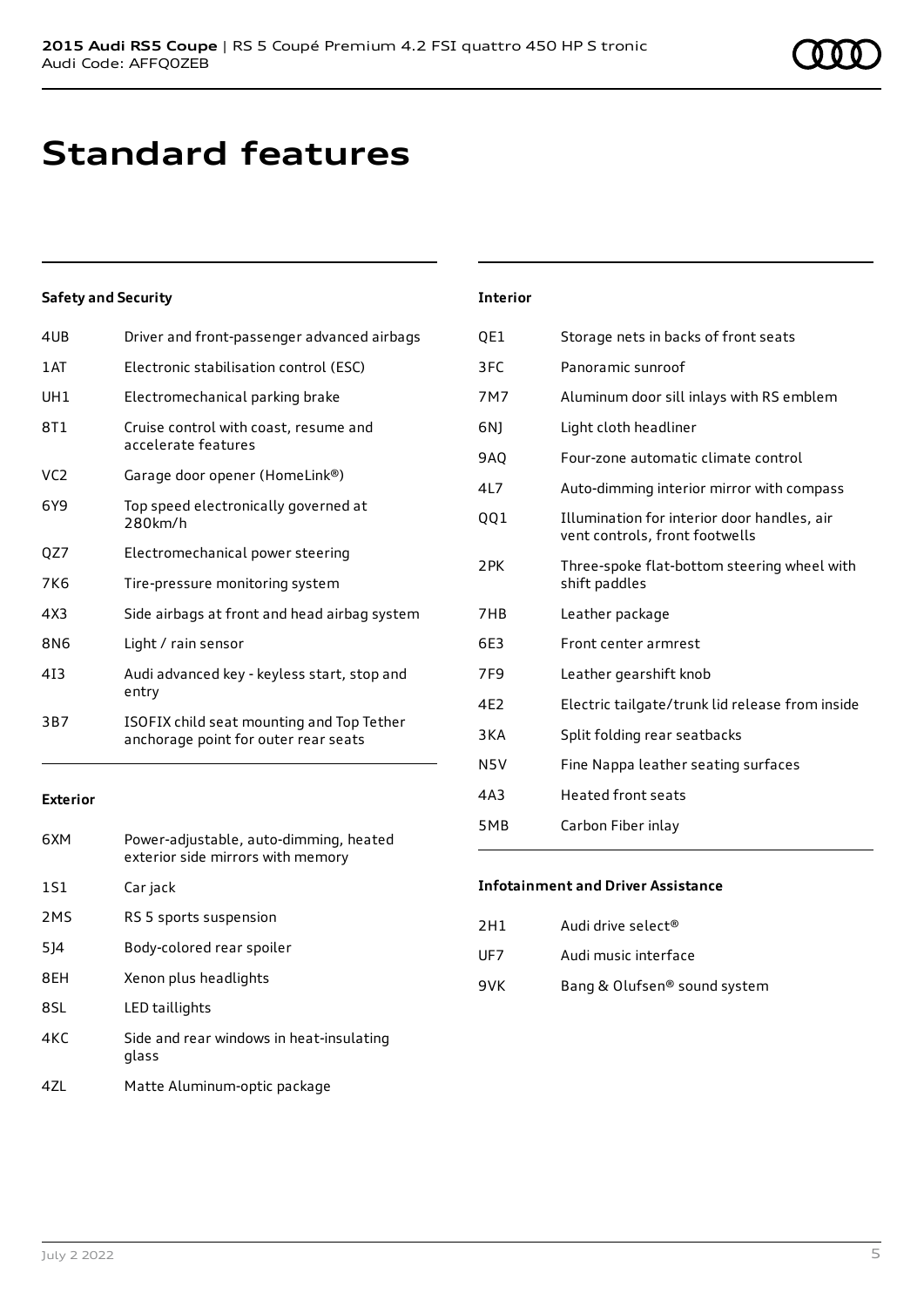# **Dealer remarks**

This 2015 Audi RS5 includes the Technology Package, Sport Exhaust, 20" Wheels, Navigation, Rear Camera, Side Assist and much more. Sewell Audi of North Houston is proud to offer this local trade in as one of our Sewell Value units for sale. All of our vehicles are professionally inspected by our certified Technicians. Also, benefit from our complimentary car washes, and complimentary valet at Market Street and City Centre. Please contact one of our sales associates for more information at 281-586-1000.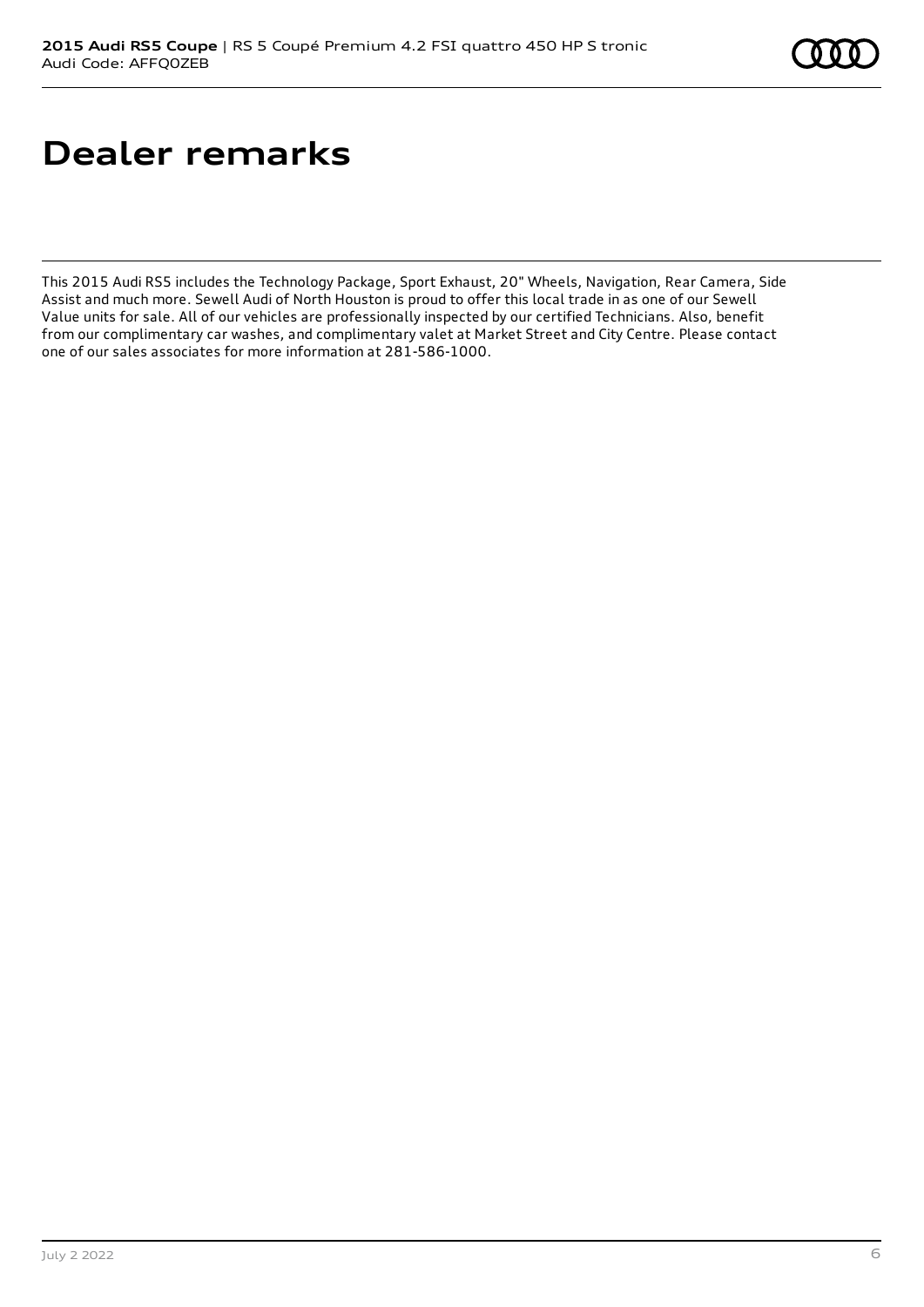# **Technical Specifications**

4.5 sec. seconds

**Driveline**

**Engineering | Performance**

Induction/fuel injection FSI®

Gear ratios: 6th 0.745 Gear ratios: 7th 0.617 Gear ratios: 4th 1.175

Gear ratios: 5th 0.915 Gear ratios: 2nd 2.238 Gear ratios: 3rd 1.559 Gear ratios: Reverse 2.944 Gear ratios: 1st 3.692

Acceleration (0 - 60

mph)

Engine type Eight-cylinder

Engine block Aluminum-alloy

Cylinder head Aluminum-alloy

| Max. output ps/hp | 450 @ 8,250 @ rpm                             |
|-------------------|-----------------------------------------------|
| stroke            | Displacement/Bore and 4,163/84.5 x 92.8 cc/mm |
| Top track speed   | 174 mph mph                                   |
| Torque            | 317 @ 4,000 - 6,000 lb-ft@rpm                 |
| Valvetrain        | 32-valve DOHC with variable valve<br>timing   |

transmission with quattro® all

| <b>Suspension</b>             |                                                                                                          |
|-------------------------------|----------------------------------------------------------------------------------------------------------|
| Front axle                    | Five-link front suspension with RS 5<br>sport calibration                                                |
| Rear axle                     | Trapezoidal-link rear suspension<br>with RS 5 sport calibration                                          |
| <b>Brake system</b>           |                                                                                                          |
| <b>Front brakes</b>           | 14.4 (ventilated wave-design disc)<br>in                                                                 |
| Rear brakes                   | 12.8 (ventilated wave-design disc)<br>in                                                                 |
| <b>Body</b>                   |                                                                                                          |
| Material                      | Fully galvanized steel unibody with<br>aluminum front fenders and<br>multistep anti-corrosion protection |
| <b>Warranty   Maintenance</b> |                                                                                                          |
| Warranty                      | 4-Year/50,000 mile new vehicle<br>limited warranty                                                       |

Steering type Electromechanical power steering system

| Warranty    | 4-Year/50,000 mile new vehicle<br>limited warranty              |
|-------------|-----------------------------------------------------------------|
| Maintenance | 12-Month/5.000 mile (whichever<br>occurs first) NO CHARGE first |

scheduled maintenance

Transmission Seven-speed S tronic® dual-clutch wheel drive and sport differential

**Steering**

to-curb

Turning diameter, curb-37.4 ft

Steering ratio 15.9:1

| July 2 2022 |  |  |
|-------------|--|--|

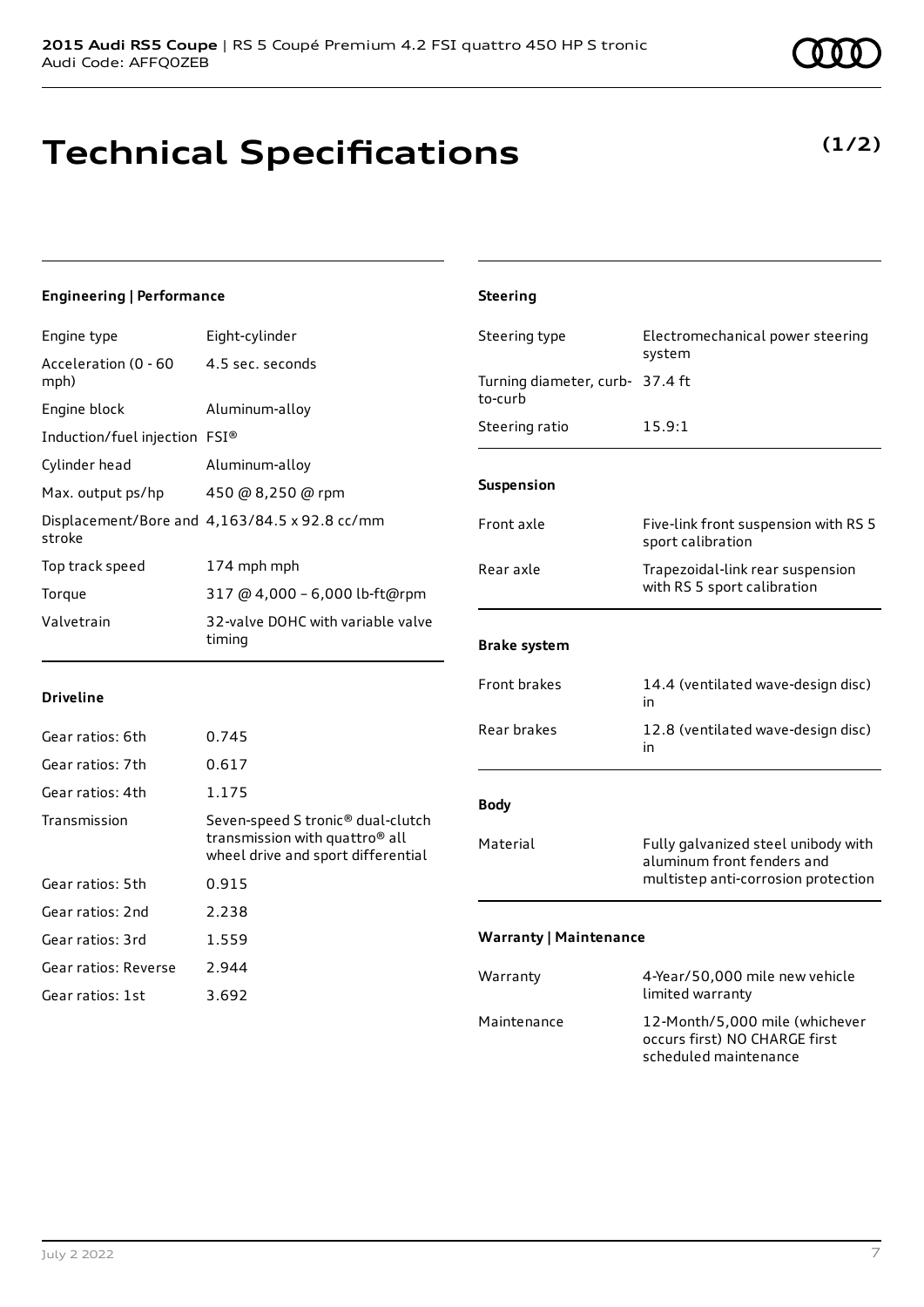# **Technical Specifications**

### **Exterior Measurements**

| Height                           | 53.8 in   |
|----------------------------------|-----------|
| Overall width without<br>mirrors | 73.2 in   |
| Length                           | 183.0 in  |
| Wheelbase                        | 108.3 in  |
| Drag coefficient                 | .32 Cw    |
| Overall width with<br>mirrors    | 79.5 in   |
| Track rear                       | $62.3$ in |
| <b>Track front</b>               | 62.4 in   |
| Curb weight                      | 4,009 lb  |

### **Interior measurements**

| Seating capacity                          | 4                 |
|-------------------------------------------|-------------------|
| Shoulder room, rear                       | 52.8 in           |
| Head room with front<br>sunroof           | 37.5 in           |
| Leg room, rear                            | 31.7 in           |
| Shoulder room, front                      | 54.3 in           |
| Head room with rear<br>sunroof            | 36.0 in           |
| Leg room, front                           | $41.3$ in         |
| Cargo volume, rear<br>seatbacks up/folded | 12.4 cu ft, cu ft |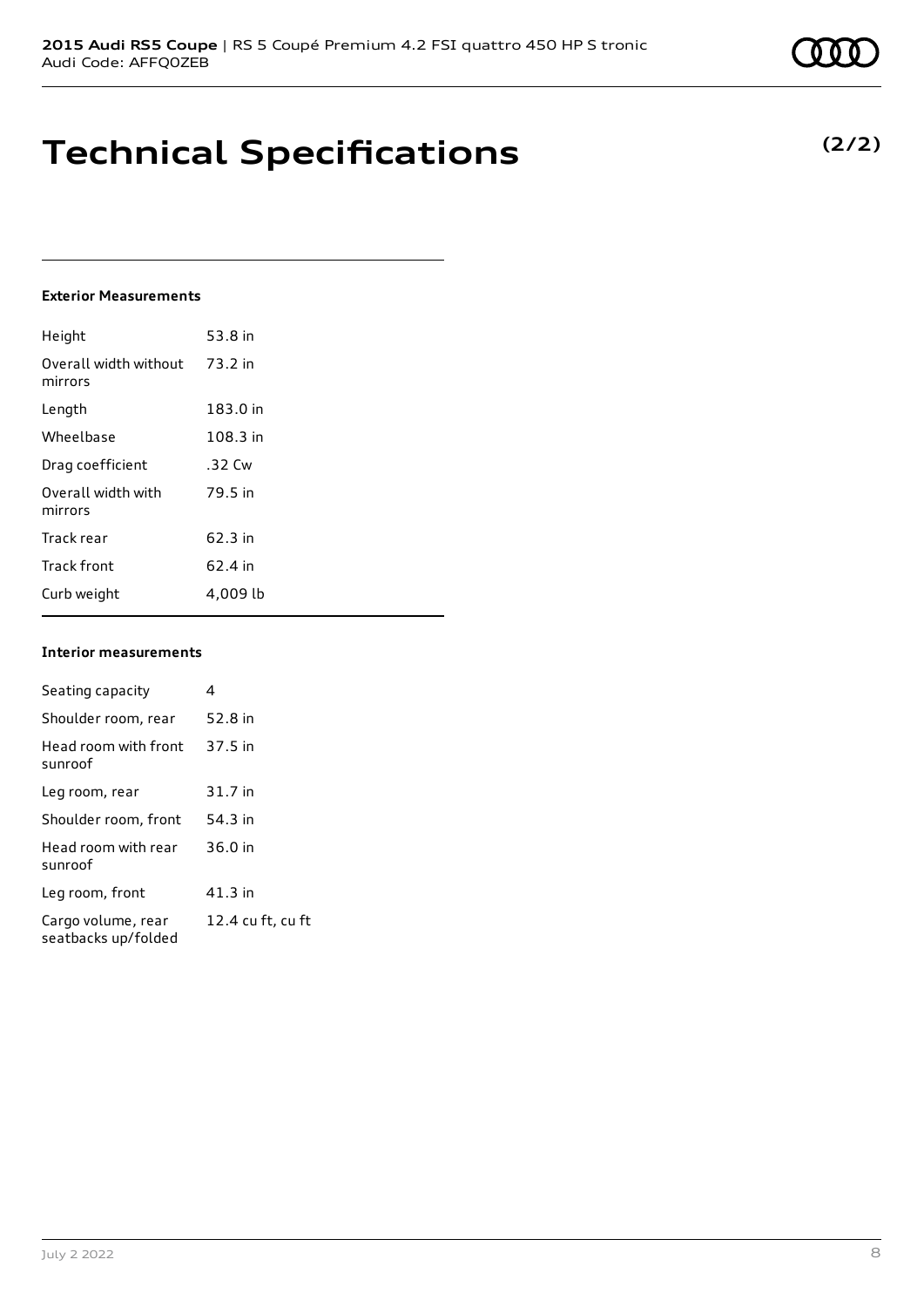# **Consumption- and emission**

**Consumption by NEDC**

combined 18 mpg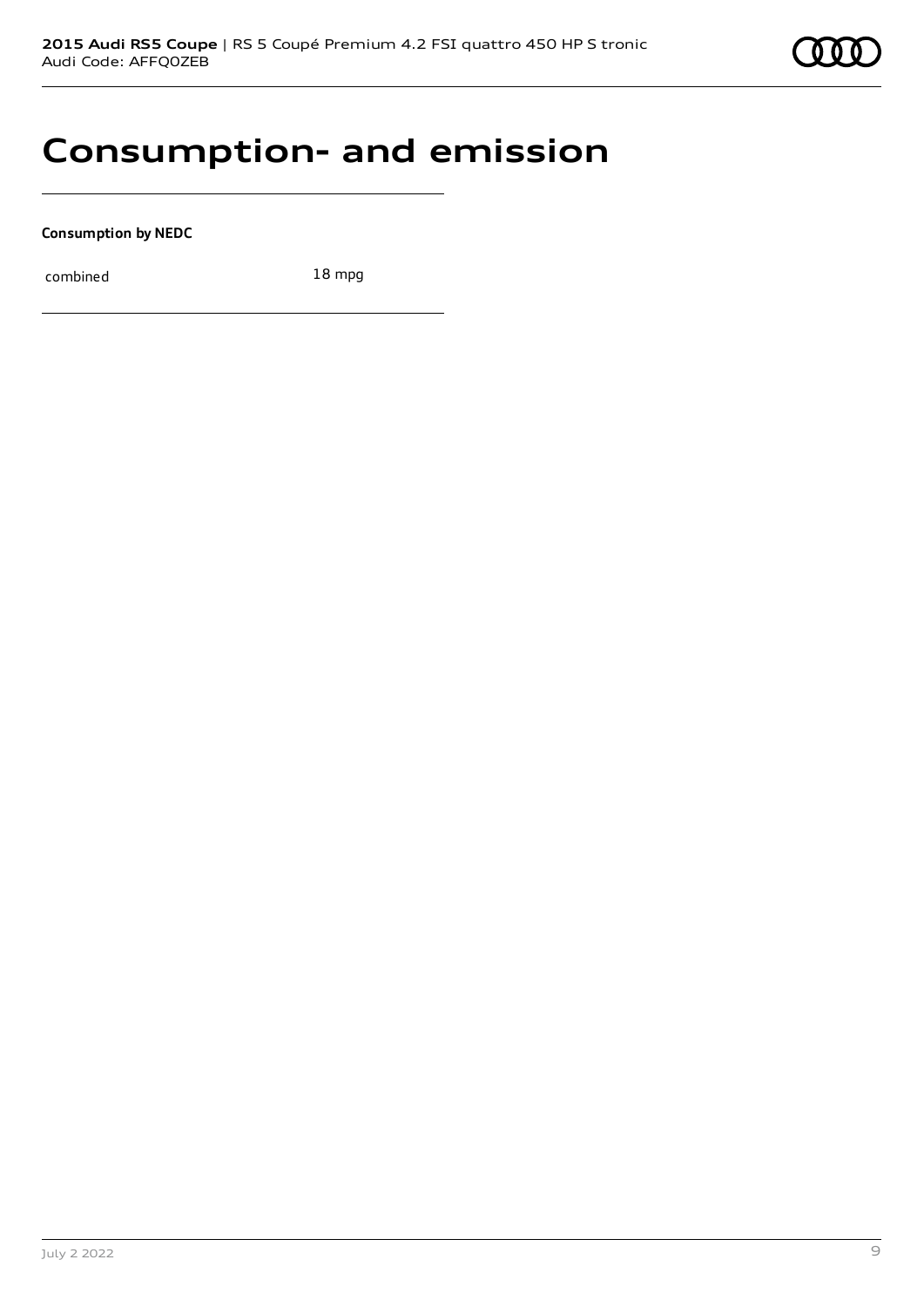

# **Contact**

Dealer **Audi North Houston**

17815 North Fwy 77090 Houston TX

Phone: +12812140500 FAX: 2812140100

www: [https://www.audinorthhouston.com](https://www.audinorthhouston.com/)